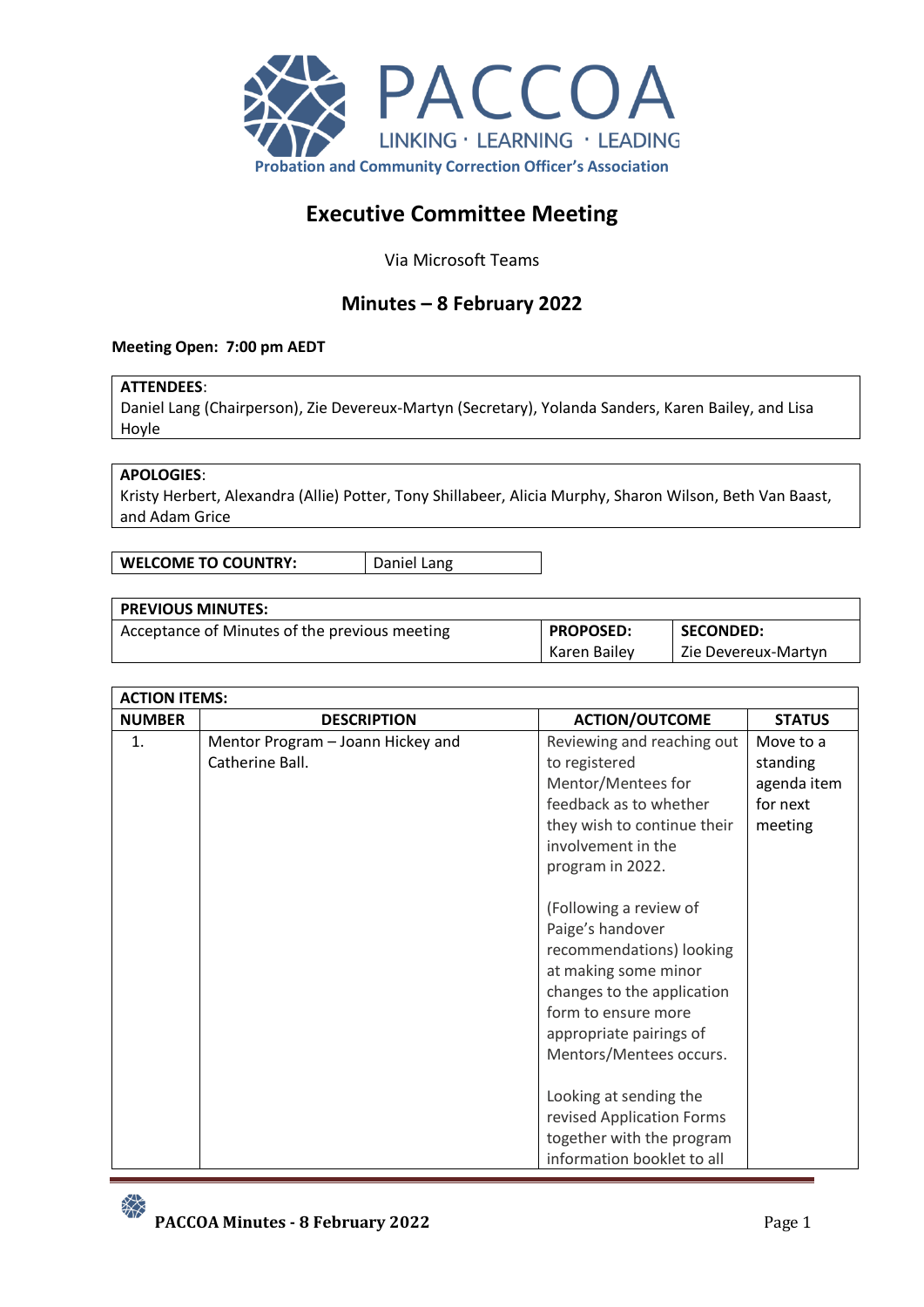

| members in late<br>February/early March                                                                                                                                                                                                                                                                                                                                                                                                                                                                                                                                                                                                                                                                                                      |                                                             |
|----------------------------------------------------------------------------------------------------------------------------------------------------------------------------------------------------------------------------------------------------------------------------------------------------------------------------------------------------------------------------------------------------------------------------------------------------------------------------------------------------------------------------------------------------------------------------------------------------------------------------------------------------------------------------------------------------------------------------------------------|-------------------------------------------------------------|
| Focusing on the<br>recruitment of Mentees for<br>the program and are<br>considering strategies we<br>will use to do this,<br>including the concept of<br>approaching State<br>Delegates for the contact<br>details of their Training<br>academy or equivalent in<br>order to target new staff.                                                                                                                                                                                                                                                                                                                                                                                                                                               |                                                             |
| Yolanda Sanders has<br>emailed a proposal out to<br>delegates from Hanna<br>Consulting, awaiting<br>feedback. Nine sessions<br>being proposed (have<br>consolidated). Is to start in<br>March 2022 and will finish<br>in December 2022.<br>Sessions would be the first<br>Friday of each month via<br>Zoom. Up to 200 members<br>can register for each<br>session. A certificate is<br>available if you participate<br>in 80% of the sessions.<br>Proposed expenditure -<br>\$36000. Once signed off -<br>marketing material will be<br>prepared. Yolanda Sanders<br>to liaise with Daniel Lang in<br>respect of setting up on<br>Email to be forwarded by<br>Daniel Lang to delegates<br>for voting - quorum not<br>satisfied for tonight's | Move to a<br>standing<br>agenda item<br>for next<br>meeting |
|                                                                                                                                                                                                                                                                                                                                                                                                                                                                                                                                                                                                                                                                                                                                              |                                                             |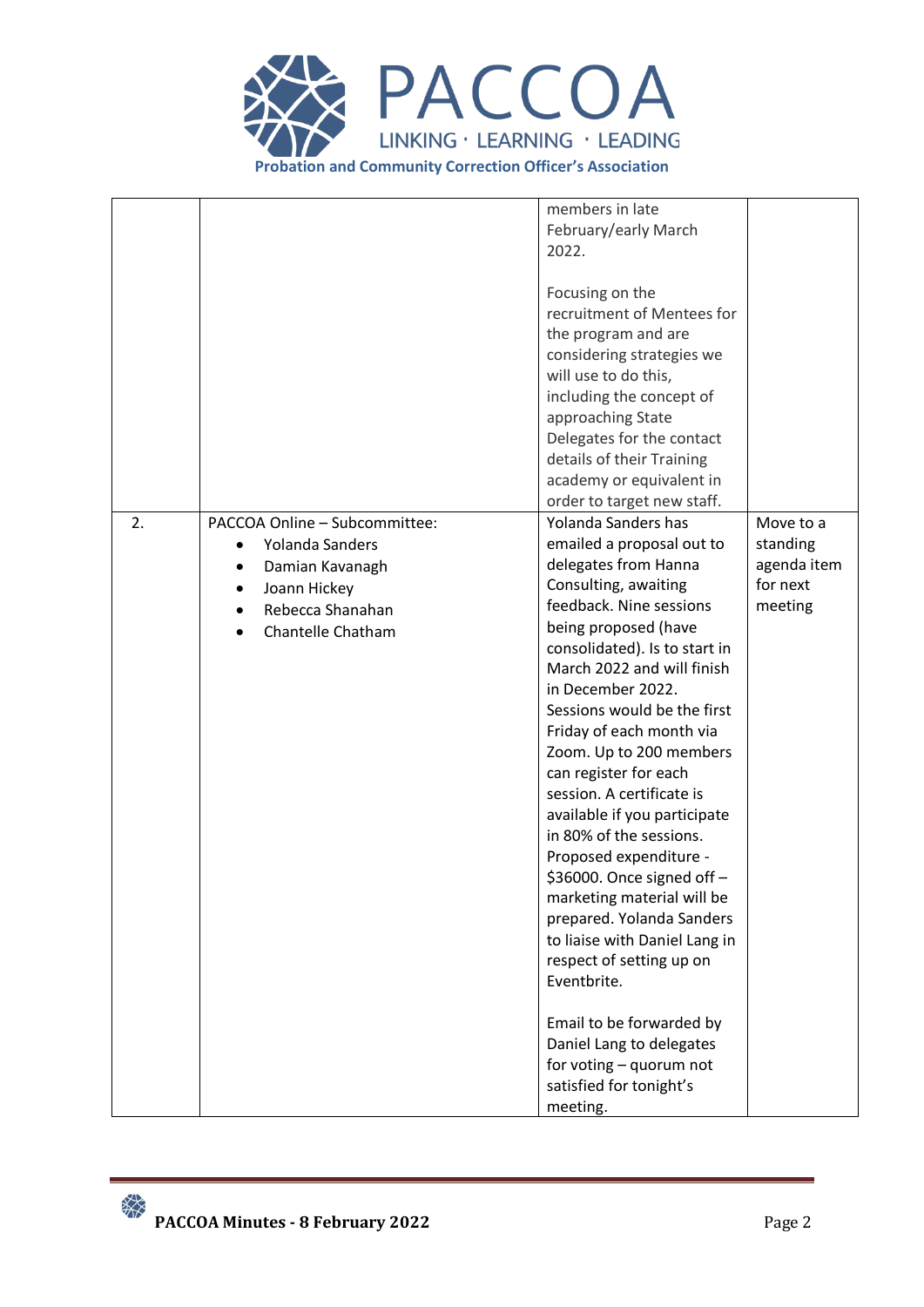

| 3.  | Transfer of funds from the Main PACCOA         | Please refer to email      | Open        |
|-----|------------------------------------------------|----------------------------|-------------|
|     | balance to each State/Territory sub-fund for   | correspondence in the      |             |
|     | localised workshops and other development      | agenda folder.             |             |
|     | activities for each State, where members are   |                            |             |
|     | invited to attend in person.                   | Email to be forwarded by   |             |
|     |                                                | Daniel Lang to delegates   |             |
|     |                                                | for voting - quorum not    |             |
|     |                                                | satisfied for tonight's    |             |
|     |                                                | meeting.                   |             |
| 4.  | PACCOA Website - Membership only section       | Daniel Lang to initiate a  | Open        |
|     | for access to Virtual Conference recording.    | membership only section.   |             |
|     |                                                | Will discuss with Beth Van |             |
|     |                                                | Baast.                     |             |
| 5.  | Kerry's Thumb Drives/Merchandise               | Yolanda Sanders to mail    | Action item |
|     |                                                | the Thumb Drive to Zie     | closed      |
|     |                                                | Devereux-Martyn.           |             |
|     |                                                |                            |             |
|     |                                                | Daniel Lang reported he    |             |
|     |                                                | has 150 travel mugs.       |             |
|     |                                                | Yolanda Sanders has        |             |
|     |                                                | mouse pads.                |             |
| 6.  | Tribute to Kerry Thomas                        | Yolanda Sanders noted      | Open        |
|     |                                                | PPOA NSW is putting a      |             |
|     |                                                | grant together in Kerry's  |             |
|     |                                                | name to recognise her      |             |
|     |                                                | contribution.              |             |
|     |                                                | Sponsorship Program to     |             |
|     |                                                | consider contributing and  |             |
|     |                                                | will come back to the      |             |
|     |                                                | Executive regarding a      |             |
|     |                                                | proposal.                  |             |
| 7.  | Management of digital files                    | Daniel Lang has suggested  | Open        |
|     |                                                | the hosting platform $-$   |             |
|     |                                                | mega.co.nz. Daniel Lang to |             |
|     |                                                | further research.          |             |
| 8.  | Reformatting of Agenda/Minutes templates       | Agreement for Secretary to | Action item |
|     |                                                | devise own template,       | closed      |
|     |                                                | delegates to provide       |             |
|     |                                                | feedback if required.      |             |
| 9.  | Digital membership management on website       | Daniel Lang to further     | Open        |
|     | raised by Karen Bailey for consideration.      | research.                  |             |
| 10. | Karen Bailey would like to propose all         | Options/Roles/Tasks to be  | Open        |
|     | delegates to consider taking on a project this | prepared by Daniel Lang    |             |
|     | year. Role descriptions need updating -        | and discussed during the   |             |
|     | constitution needs reviewing, managing         | March meeting.             |             |

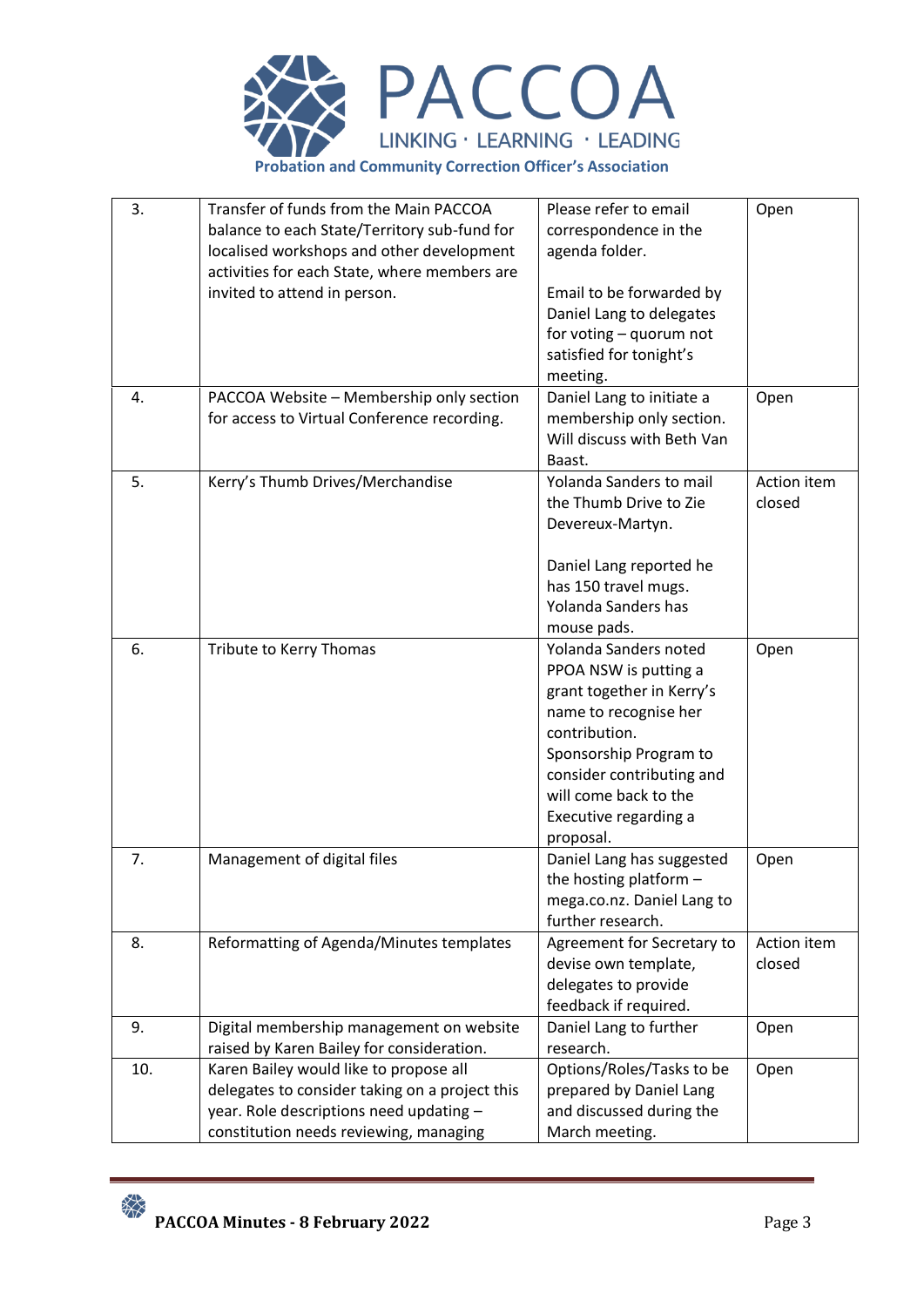

|     | external relationships, connecting with PNG,<br>etc.                                                                                                          |                                                                                                          |                        |
|-----|---------------------------------------------------------------------------------------------------------------------------------------------------------------|----------------------------------------------------------------------------------------------------------|------------------------|
| 11. | 2021 Virtual Conference recording.                                                                                                                            | Uploaded, with positive<br>feedback received.                                                            | Action item<br>closed. |
| 12. | Date/Location of next PACCOA Conference.                                                                                                                      | Daniel Lang to raise with<br>South Australia if they<br>would like to host for 2023,<br>in lieu of 2021. | Open                   |
| 13. | ICPA memberships.                                                                                                                                             | Karen Bailey to continue<br>contact with ICPA around<br>accessing membership<br>content on the website.  | Open                   |
| 14. | Yolanda Sanders has requested to be<br>removed as an administrator for the PACCOA<br>Facebook Page.                                                           | Daniel Lang has requested<br>to have Yolanda Sanders<br>removed.                                         | Action item<br>closed. |
| 15. | Yolanda Sanders reported she had received<br>queries regarding the previous PACCOA<br>Meeting Minutes, which are yet to be<br>uploaded to the PACCOA Website. | Daniel Lang to address.                                                                                  | Open                   |
| 16. | Daniel Lang to replace Liz Moore as second<br>signatory on the PACCOA account.                                                                                | Karen Bailey to attend at<br>the bank to discuss the<br>process.                                         | Open                   |

| <b>CORRESPONDENCE - IN:</b> |                                              |                |                  |  |
|-----------------------------|----------------------------------------------|----------------|------------------|--|
| <b>NUMBER</b>               | <b>DESCRIPTION</b>                           | <b>AUTHOR</b>  | <b>RECIPIENT</b> |  |
| 1.                          | 2021-22 ICPA Opal Membership- PACCOA -       | <b>ICPA</b>    | Karen Bailey     |  |
|                             | 17 January 2022                              |                |                  |  |
| 2.                          | Pens and thank you notes forwarded to the    | <b>UNKNOWN</b> | Karen Bailey     |  |
|                             | HIT Program in South Australia were returned |                |                  |  |
|                             | in the mail due to an incorrect recipient    |                |                  |  |
|                             | address. Karen Bailey noted one of the three |                |                  |  |
|                             | pens and one of the thank you notes have     |                |                  |  |
|                             | been removed by an unknown person.           |                |                  |  |

## **CORRESPONDENCE – OUT:**

| ----------------- |                                       |               |                  |  |  |
|-------------------|---------------------------------------|---------------|------------------|--|--|
| <b>NUMBER</b>     | <b>DESCRIPTION</b>                    | <b>AUTHOR</b> | <b>RECIPIENT</b> |  |  |
|                   | 2021-22 ICPA Opal Membership-PACCOA - | Karen Bailey  | <b>ICPA</b>      |  |  |
|                   | 2 February 2022                       |               |                  |  |  |

## **PRESIDENT'S MESSAGE:** Daniel Lang

I am honoured to step into the role after Yolanda Sanders, who has set an incredibly high standard. I want to see the work continue. We have a group of passionate people and are ready to take the 'bull by the

 $\frac{1}{2}$ **PACCOA Minutes - 8 February 2022** Page 4

׀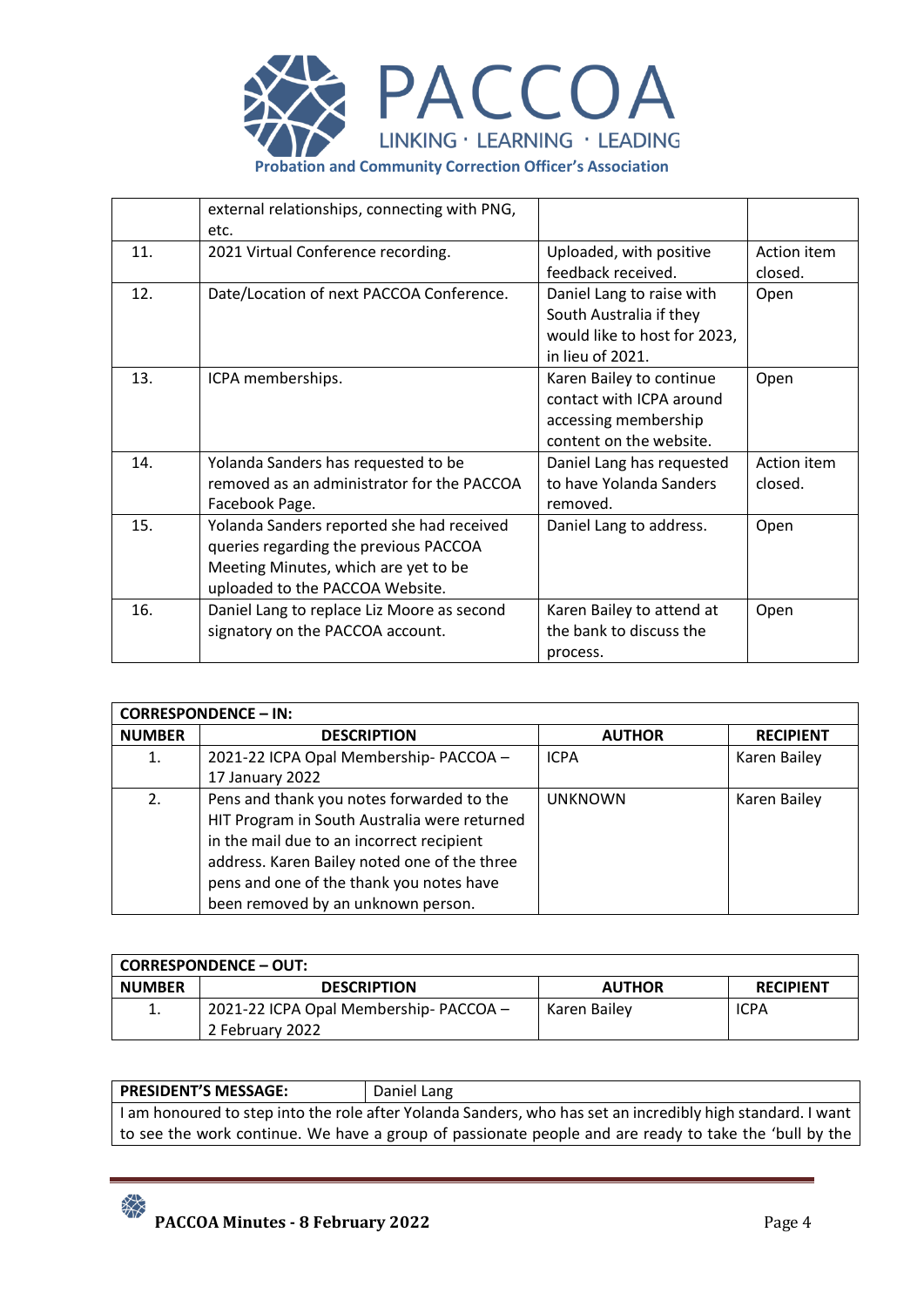

horns'. We are at a point where we have tangible actions to get across the line and to start spending money for the benefit of the membership.

| <b>TREASURER's UPDATE:</b>                                                   |                               | Karen Bailey                                                                                               |                  |                 |           |                        |  |
|------------------------------------------------------------------------------|-------------------------------|------------------------------------------------------------------------------------------------------------|------------------|-----------------|-----------|------------------------|--|
|                                                                              |                               |                                                                                                            |                  |                 |           |                        |  |
|                                                                              |                               | <b>PACCOA Treasurer's Report</b><br>Probation and Community Corrections Officers' Association Incorporated |                  |                 |           |                        |  |
|                                                                              |                               | ABN 97 637 750 898                                                                                         |                  |                 |           |                        |  |
|                                                                              |                               | January 2022                                                                                               |                  |                 |           |                        |  |
|                                                                              |                               |                                                                                                            |                  |                 |           |                        |  |
| <b>OPENING BALANCE:</b><br><b>INCOMING:</b>                                  | \$222776.06                   |                                                                                                            |                  |                 |           |                        |  |
| <b>Member Fees</b>                                                           | \$                            | 2315.00                                                                                                    |                  |                 |           |                        |  |
| Interest                                                                     | \$                            | 0.00                                                                                                       |                  |                 |           |                        |  |
| <b>EXPENSES/OUTGOINGS:</b>                                                   |                               |                                                                                                            |                  |                 |           |                        |  |
| <b>Closing Balance for January 2022</b>                                      |                               | \$225091.06                                                                                                |                  |                 |           |                        |  |
| State/territory funds                                                        |                               | \$29989.81                                                                                                 |                  |                 |           |                        |  |
| Available funds                                                              |                               | \$195101.25                                                                                                |                  |                 |           |                        |  |
| <b>Budget 2021-2022</b>                                                      |                               |                                                                                                            |                  |                 |           |                        |  |
| 2021-22 Financial Year Budget based on 650 Members & current funds estimated |                               |                                                                                                            |                  |                 |           |                        |  |
| income \$253,728.59 (this does not include state funds)                      |                               |                                                                                                            |                  |                 |           |                        |  |
|                                                                              |                               | Amount                                                                                                     |                  |                 |           |                        |  |
|                                                                              |                               | Allocated                                                                                                  | <b>YTD</b> spend |                 | Remaining |                        |  |
| Conference                                                                   | 30.00%                        | 76118.57                                                                                                   |                  | 22062.20        | 54056.37  |                        |  |
| Sponsorship                                                                  | 10.00%                        | 25372.85                                                                                                   |                  | 1295.68         | 24077.17  |                        |  |
| Professional                                                                 |                               |                                                                                                            |                  |                 |           |                        |  |
| development                                                                  | 50.00%                        | 126864.30                                                                                                  |                  | 2080.92         | 124783.38 |                        |  |
| Promotional                                                                  | 5.00%                         | 12686.42                                                                                                   |                  | 1765.50         | 10920.92  |                        |  |
| <b>Running Costs</b>                                                         | 5.00%                         | 12686.42                                                                                                   |                  | 344.09          | 12342.33  |                        |  |
| *PACCOA State/Territory sub fund balances                                    |                               |                                                                                                            |                  |                 |           |                        |  |
| <b>State</b>                                                                 | <b>Opening balance</b>        | <b>Added to sub</b>                                                                                        |                  | <b>Expended</b> |           | <b>Closing balance</b> |  |
|                                                                              |                               | fund                                                                                                       |                  |                 |           |                        |  |
| <b>TAS</b><br>3737.47                                                        |                               | 165<br>Nil                                                                                                 |                  |                 | 3902.47   |                        |  |
| <b>QLD</b><br>3975.11                                                        |                               | 92                                                                                                         |                  | Nil             |           | 4067.11                |  |
| WA<br>7845.93                                                                |                               | 39<br>Nil                                                                                                  |                  |                 | 7884.93   |                        |  |
| SA<br>5734.13                                                                |                               | 107                                                                                                        |                  | Nil             |           | 5841.13                |  |
| NT<br>4736.81                                                                |                               | 22                                                                                                         |                  | Nil             |           | 4758.81                |  |
| <b>VIC</b><br>2794.55                                                        |                               | 26                                                                                                         |                  | Nil             |           | 2820.55                |  |
| <b>ACT</b>                                                                   | 12<br>Nil<br>702.81<br>714.81 |                                                                                                            |                  |                 |           |                        |  |
| <b>TOTAL</b><br>\$29526.81<br>463<br>$\mathbf 0$<br>\$29989.81               |                               |                                                                                                            |                  |                 |           |                        |  |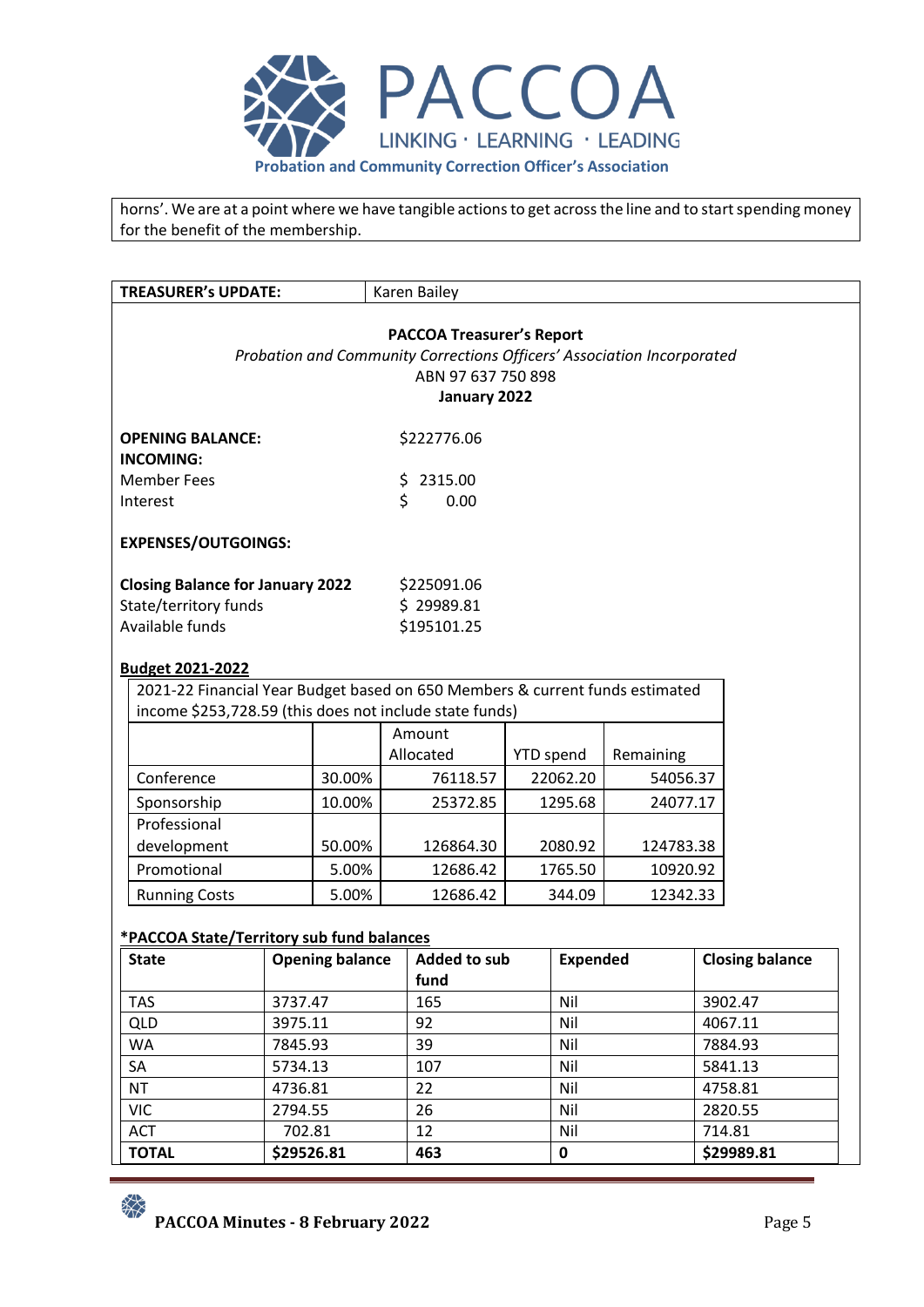

| *Calculated at \$1.00 per member per fortnight (20% of dues paid) |                  |                  |  |  |
|-------------------------------------------------------------------|------------------|------------------|--|--|
| <b>Matters for Treasury to consider:</b>                          |                  |                  |  |  |
| This report was completed by                                      |                  |                  |  |  |
| Karen Bailey                                                      |                  |                  |  |  |
| Treasurer                                                         |                  |                  |  |  |
| <b>PACCOA</b>                                                     |                  |                  |  |  |
|                                                                   |                  |                  |  |  |
| <b>Acceptance of Treasurer's Report</b>                           | <b>PROPOSED:</b> | <b>SECONDED:</b> |  |  |
|                                                                   | Karen Bailey     | Lisa Hoyle       |  |  |

**MEMBERSHIP UPDATE:** Karen Bailey As at 2 February 2022 we have 713 members. No new members for the month of January and 3 resigned due to taking other employment opportunities. Current state and territory membership numbers are SA 55, Vic 13, Tas 82, ACT 6, NT 11, WA 20, Qld 48, NSW 478.

Not much else to report over the past month, as expected quiet period of the year for new membership.

|            | <b>STATE &amp; TERRITORIES UPDATES:</b>                                                                                                                                                                                                                                                                                                                                                                                                                                                                         |
|------------|-----------------------------------------------------------------------------------------------------------------------------------------------------------------------------------------------------------------------------------------------------------------------------------------------------------------------------------------------------------------------------------------------------------------------------------------------------------------------------------------------------------------|
| <b>NT</b>  | Nil.                                                                                                                                                                                                                                                                                                                                                                                                                                                                                                            |
| <b>SA</b>  | Little to report.                                                                                                                                                                                                                                                                                                                                                                                                                                                                                               |
| <b>TAS</b> | Recruitment occurring – hope to sign up new members.                                                                                                                                                                                                                                                                                                                                                                                                                                                            |
| <b>ACT</b> | Nil.                                                                                                                                                                                                                                                                                                                                                                                                                                                                                                            |
| <b>WA</b>  | Will be sending out to our delegates in Perth an email this week asking them to look at<br>personal development training (I have got some links to training to send with it) that we<br>are proposing our WA fund can cover. The thought is around \$300 per person for some<br>training they nominate, and they will need to send me the details of the training with a<br>blurb on why they wish to attend it and how it will contribute to their work. The thought<br>is to cover up to 10 members training. |
| <b>NSW</b> | Quiet period.                                                                                                                                                                                                                                                                                                                                                                                                                                                                                                   |
| <b>QLD</b> | Karen Bailey and Adam Grice to meet shortly.                                                                                                                                                                                                                                                                                                                                                                                                                                                                    |
| <b>VIC</b> | Nil.                                                                                                                                                                                                                                                                                                                                                                                                                                                                                                            |

## **CONFERENCE UPDATES:**

 $\frac{1}{2}$ 

Daniel Lang to raise with South Australia if they would like to host for 2023, in lieu of 2021.

| <b>SOCIAL MEDIA:</b>                                                                                | Beth Van Baast |
|-----------------------------------------------------------------------------------------------------|----------------|
| Daniel Lang and Beth Van Baast in regular contact to ensure social media has coverage at all times. |                |
| Positive feedback received regarding the December 2021 Newsletter.                                  |                |

| <b>GENERAL BUSINESS:</b> |                    |                       |               |
|--------------------------|--------------------|-----------------------|---------------|
| <b>NUMBER</b>            | <b>DESCRIPTION</b> | <b>ACTION/OUTCOME</b> | <b>STATUS</b> |
|                          |                    |                       |               |